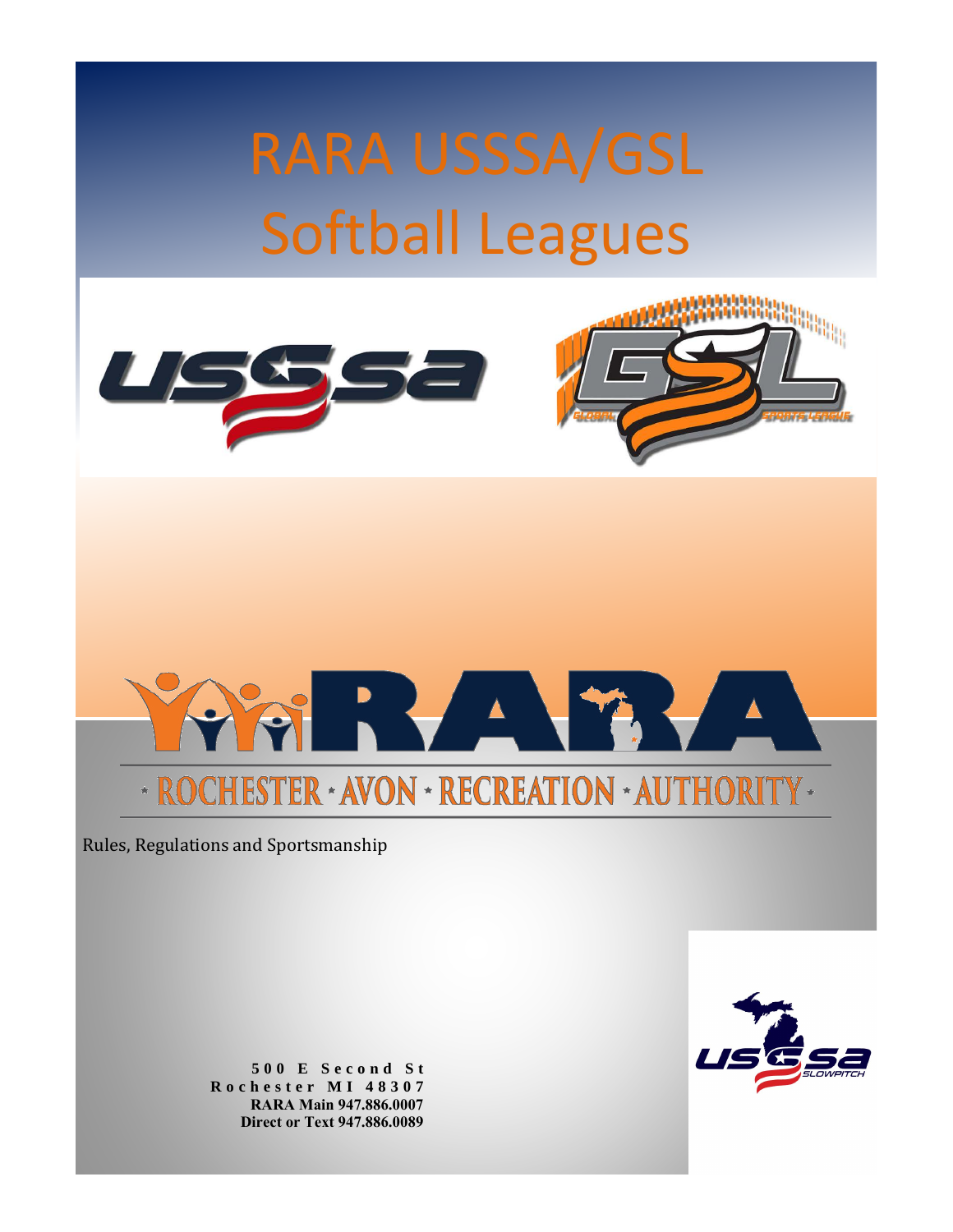#### **Contents**

| ROCHESTER AVON RECREATION AUTHORITY SLOWPITCH SOFTBALL PROGRAMS |
|-----------------------------------------------------------------|
|                                                                 |
|                                                                 |
|                                                                 |
|                                                                 |
|                                                                 |
|                                                                 |
|                                                                 |
|                                                                 |
|                                                                 |
|                                                                 |
|                                                                 |
|                                                                 |
|                                                                 |
|                                                                 |
|                                                                 |
|                                                                 |
|                                                                 |
|                                                                 |
|                                                                 |
|                                                                 |
|                                                                 |
|                                                                 |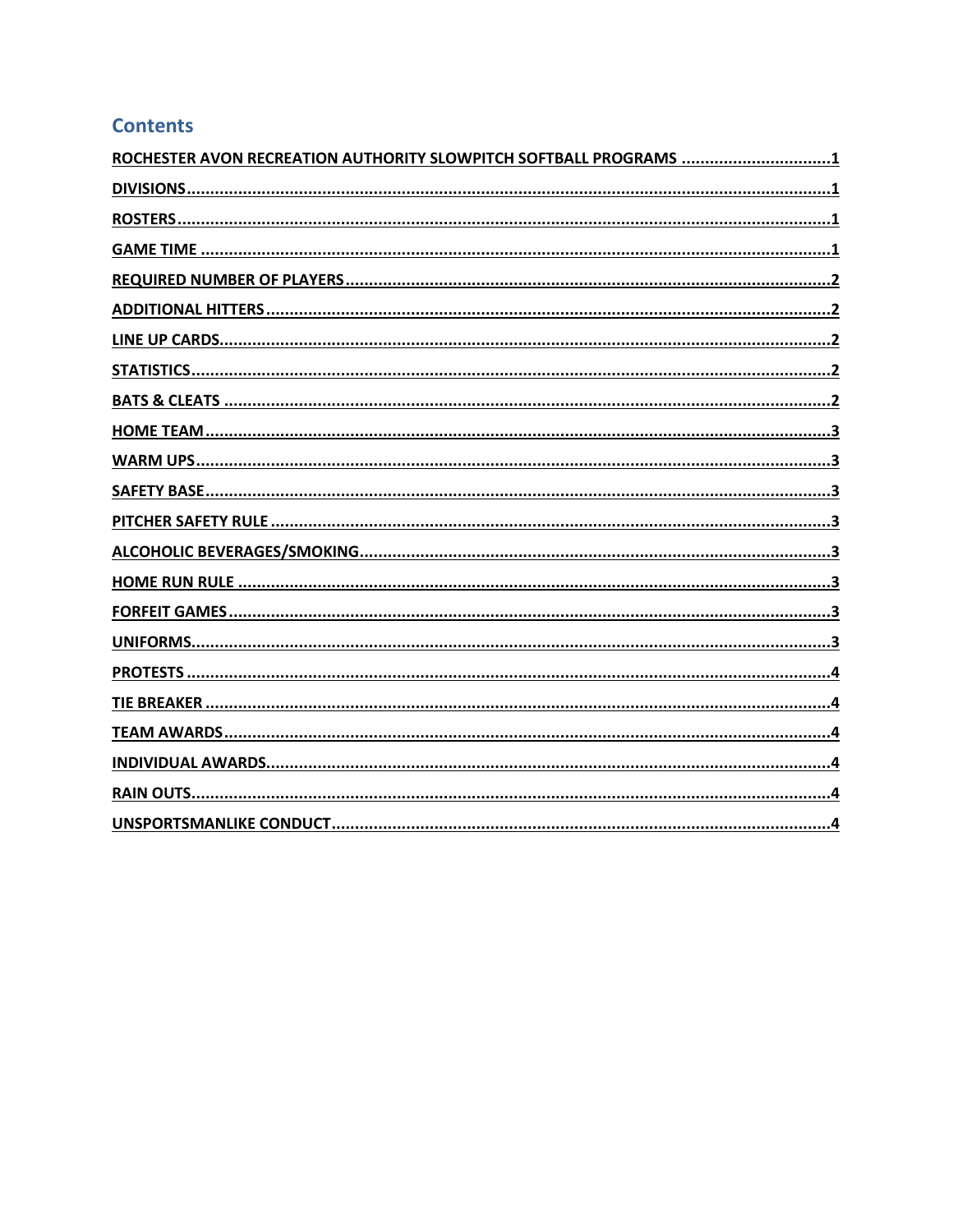## <span id="page-2-0"></span>**Rochester Avon Recreation Authority Slowpitch Softball Programs**

The following rules are in addition or as substitution to the USSSA rule book. Any rules not specifically covered in this document, are located in the USSSA rule book: [https://usssa.com/docs/2021/SP\\_RuleBook\\_21.pdf](https://usssa.com/docs/2018/2018_SP_RuleBook.pdf)

## <span id="page-2-1"></span>**Divisions**

USSSA class "B/C/D/E and Rec+" league. Players must be at least of 16 years of age. Players are eligible for each division based on the USSSA rating system.

#### <span id="page-2-2"></span>**Rosters**

Each team must submit a complete team roster including names and addresses of captains and players before the season begins. Each team may carry a maximum of twenty five(20) names on their rosters. Any exceptions to this rule must be directed to the Supervisor. If your team drops out after the league starts, NO refunds will be given!

Before any player is eligible to participate, his or her name must be added to the roster by the captain or manager one week before he or she is eligible to play (player will have to sit out 1 game). These names must be turned into the scorekeeper or league coordinator to be added to your roster. If you want to add players and you already have the maximum number of players allowed, then you must drop names from your roster to meet the 20 person limit.

IT IS THE CAPTAINS RESPONSIBILITY TO KNOW WHICH PLAYERS HAVE SIGNED THE ROSTER. If your team uses a player who is not on the roster, games in which he or she participated will be declared a forfeit.

The night of the 3rd game, all teams must provide a completed roster with name, birthdate, age, and a signature of each participant. Players who do not play the first game, may be asked TO PROVIDE picture ID to the scorekeeper or field supervisor before they can play.

The scorekeeper/field supervisor may ask for any ID from any player if they feel a player may be playing under a false name. If a player is caught, he or she will be suspended from further play in the RARA USSSA/GSL Softball Program for one (1) year and all games he or she played in will be declared a forfeit. The team captain will also be suspended for one (1) year.

Once a person plays with any team, he or she becomes ineligible to participate with any other team in the same league.

## <span id="page-2-3"></span>**GAME TIME**

All games will run 7 innings or no new inning at 60 minutes, whichever comes first.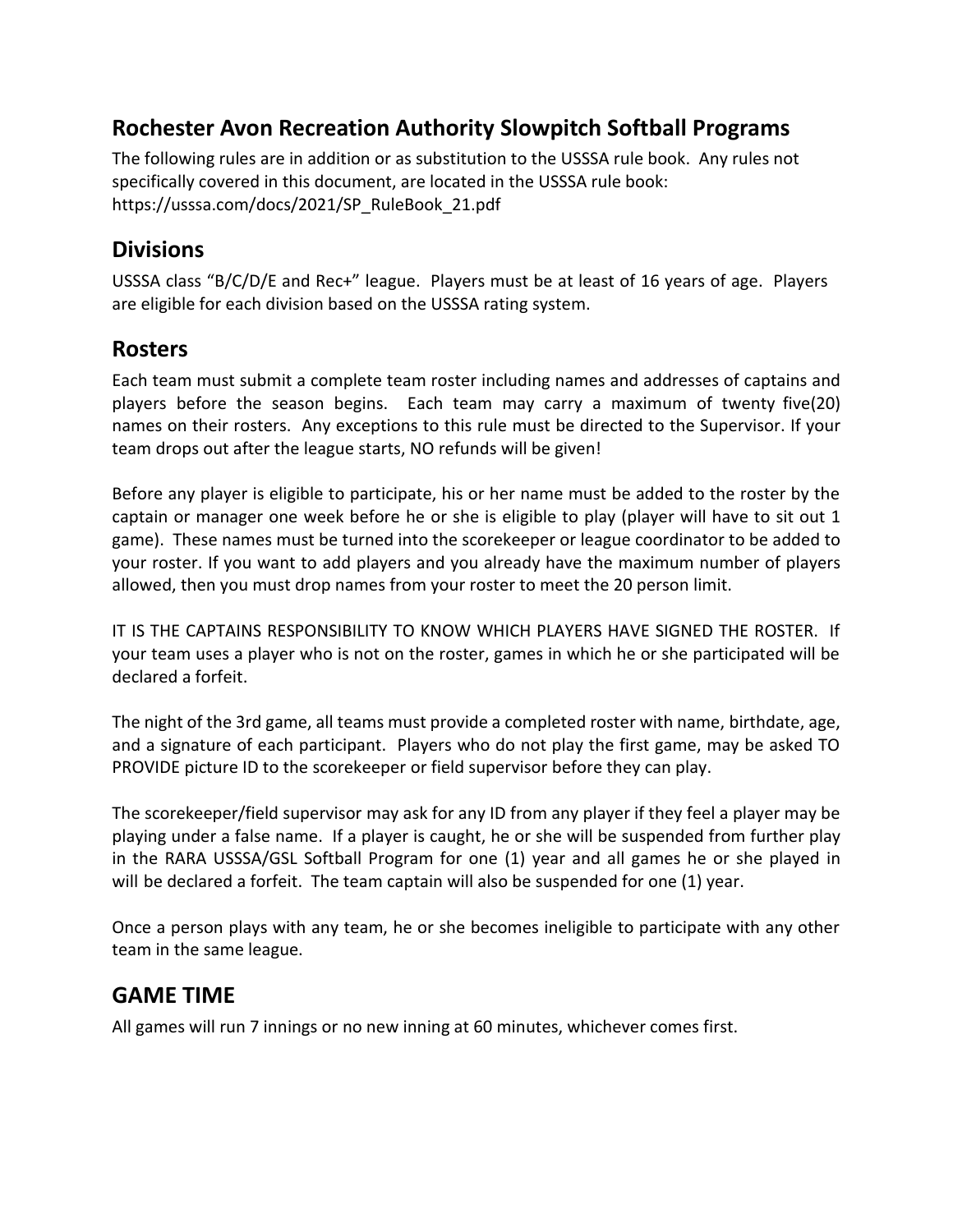The team with a full lineup at game-time can offer a ten-minute grace period to allow the shorthanded team time to field at least 8 players. Regardless of grace period games will run 60 minutes from scheduled start time.

## <span id="page-3-0"></span>**REQUIRED NUMBER OF PLAYERS**

Teams must have eight (8) rostered players on the field in order to start and finish a game. A team will take one (1) automatic out for each player under 9. An automatic out is taken every time the missing player(s) is/are scheduled to bat. Co-ed leagues must use an even number of males and females. If a team has only 9 players they may have 1 more female than male on the field.

Injuries: if a player is injured and is unable to play, you may a) sub another player in for the injured player, or b) take an out when the injured player is up to bat. You must have at least 8 players to play the game. If you are already playing with eight players and one gets injured you will forfeit the game.

Pinch runners: if a player is unable to run the bases, a player of the same gender may run the bases for them. The pinch runner shall be a player (of the same gender) in the lineup or on the bench.

# <span id="page-3-1"></span>**ADDITIONAL HITTERS**

An additional hitter may be added to the batting line up and must be declared before the start of the game. Co-ed leagues must use one male and one female additional hitter (Unlimited Hitters).

## <span id="page-3-2"></span>**LINE UP CARDS**

<span id="page-3-3"></span>Line up cards must be turned in 10 minutes before the scheduled starting game time. Statistics are taken from line up cards and must be legible in order to be used (see STATISTICS). Please put FIRST NAME and LAST INTITIAL on the line up cards for each player. No nicknames or short names if the team would like to be eligible for batting champ awards and statistic updates at the end of the season.

## **STATISTICS**

Statistics will be kept on team records, and top ten leaders of batting average for competitive and double header leagues only. Co-ed stats will rank the top five males and the top five females. Stats will be taken each week starting with the 3rd week of play. Statistics are taken from line up cards; therefore, illegible or incomplete names on line up cards will not be awarded stats for that game. To be eligible for batting title managers must list FIRST NAME and LAST INITIAL of each player on the lineup card. Statistics will not be recorded otherwise.

#### <span id="page-3-4"></span>**BATS & CLEATS**

Bats must be approved by USSSA. The approved bat list is located at: <https://www.usssa.com/slowpitch/slowpitch-bat-ball-equipment-info> NO STEEL CLEATS will be allowed.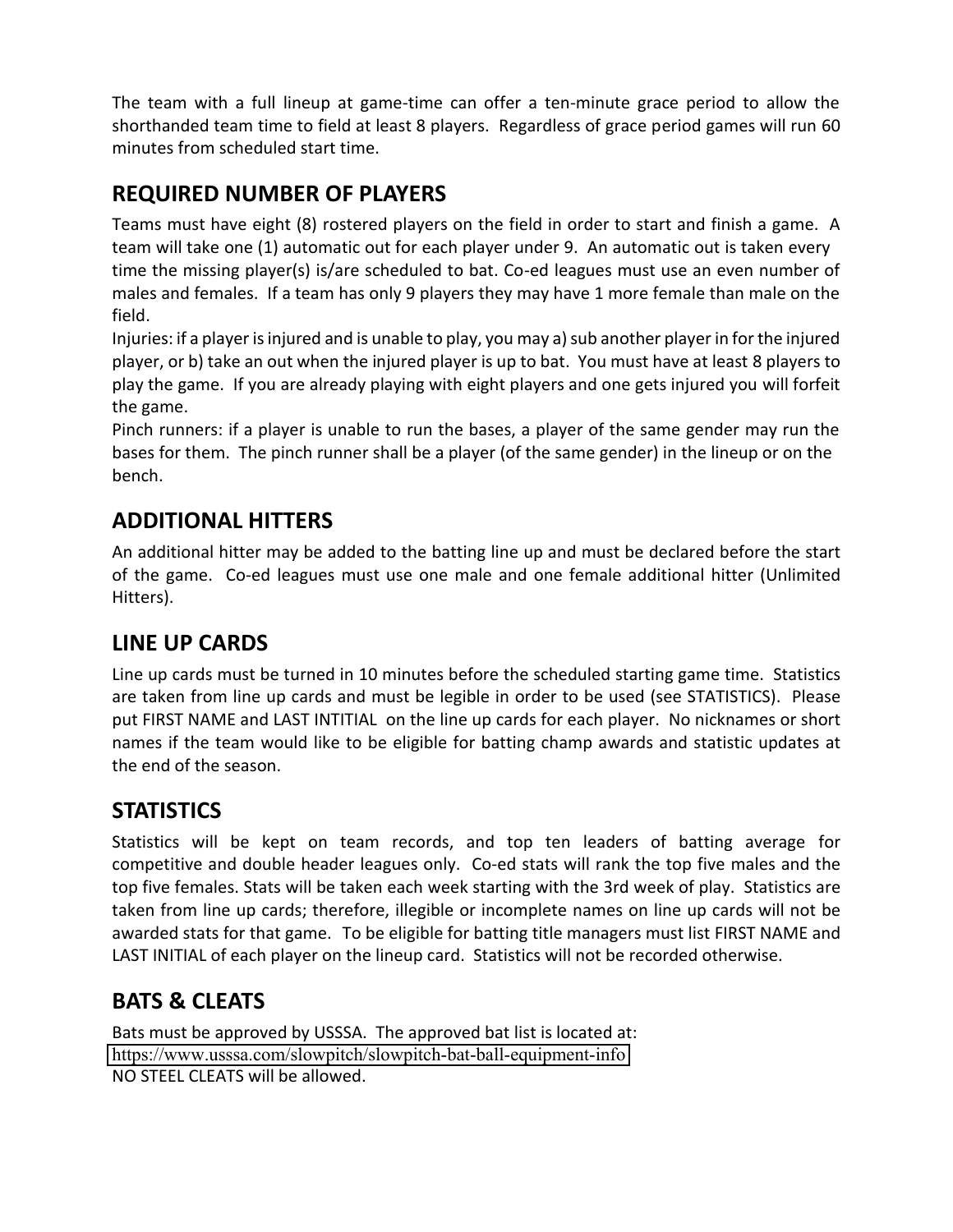#### <span id="page-4-0"></span>**HOME TEAM**

The Home team will be determined by a coin toss prior to the beginning of the game. In the occurrence of teams playing twice, the second matchup the visitors from the first game will be home team. In the elimination portion of leagues, home team will be determined by the highest seed. Dugouts will be on a first-come first-serve basis.

#### <span id="page-4-1"></span>**WARM UPS**

Warmups may take place on the grassy areas outside of playing fields or outfield.

## <span id="page-4-2"></span>**SAFETY BASE**

There is an orange safety base at first base to protect the base runner and the first baseman. If there is a play at first base, the runner must run to the orange base and the fielder must make the play on the white base. Failure of the runner to touch the orange base may result in the runner being called out. In the Rec+ coed league, there is a safety base at home plate located 8' from the standard plate, this is the scoring plate that runners will cross to avoid collisions with the catcher.

## <span id="page-4-3"></span>**PITCHER SAFETY RULE**

Pitchers will pitch from behind the pitching screen. The pitching screen can be adjusted no more than 3ft left or right from the center of the pitching rubber. Sandbags will hold the pitching screen in place. Any batted ball that makes contact with the pitching screen is a deadball out. Runners must return to the occupied base they started at prior to the play.

## <span id="page-4-4"></span>**ALCOHOLIC BEVERAGES/SMOKING**

<span id="page-4-5"></span>All players must adhere to the park rules regarding alcohol and smoking. Smoking and drinking are always prohibited on the field of play. Alcohol is not permitted anywhere in Borden Park.

#### **HOME RUN RULE**

Upper League: 5 homeruns per game + 1 Designated homerun hitter.

Lower League: 1 homerun per game + 1 Designated homerun hitter.

#### <span id="page-4-6"></span>**FORFEIT GAMES**

If a team fails to field the required number of eligible players at the start of a game or at the end of the timed grace period (10 minutes), then the game will be declared a forfeit. Teams must have at least eight players present to start a game.

If the same team forfeits twice during the season, they may be dropped from the program without refund and prohibited from playing in another league for 1 full year.

## <span id="page-4-7"></span>**UNIFORMS**

It is mandatory for all competitive teams to have uniforms for league play. Uniforms should consist of similar matching colored jerseys and numbers on at least the back. Teams must have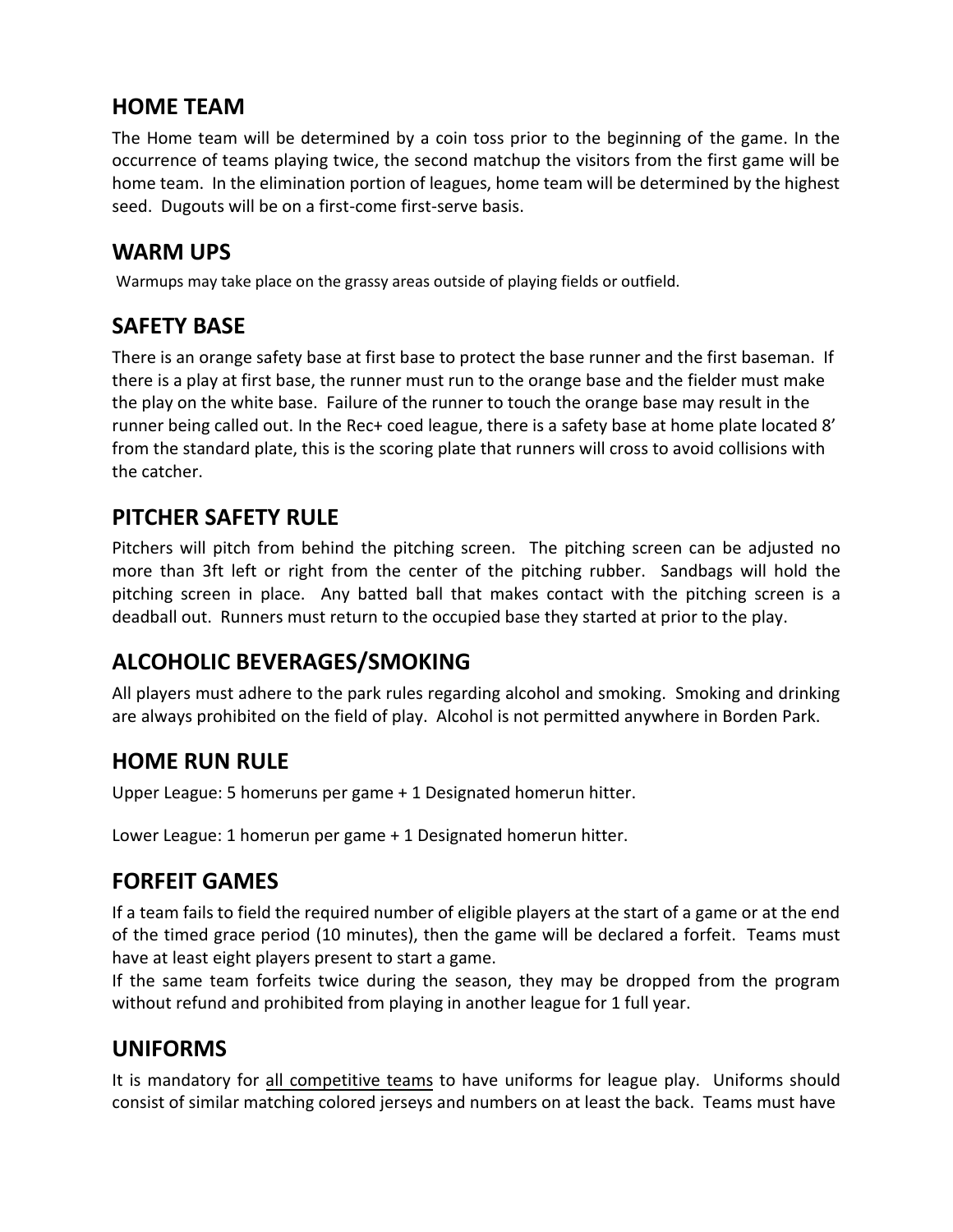their uniforms by the third game. No uniforms, No play!

Uniforms must be tasteful and may not contain any suggestive, off color or degrading innuendos, phrases, words or logos. Tasteful uniforms will be determined by RARA.

## <span id="page-5-0"></span>**PROTESTS**

Protests must be filed in writing to RARA in care of Dave Word by 5:00 p.m. the following workday. Site Supervisor must be notified of protest before next pitch takes place. Protests made after the game will not be allowed. Protest forms are available from the scorekeeper and may be turned into the scorekeeper. Highly technical protests or protests that have no bearing on the outcome of the game should be submitted. A formal protest must contain the following information:

**Date, time, and place of the game The name of the umpire The rule & section of the official/local rules under which the protest is made Explanation of all essential facts involved in the matter protested Submit a \$50.00 fee (\$35.00 is refundable if protest is granted).**

## <span id="page-5-1"></span>**TIE BREAKER**

First or second place ties will be determined by the tiebreaker by system as defined below: Head to head results; Margin of victory in head to head games; Runs Against Runs Scored

#### <span id="page-5-2"></span>**TEAM AWARDS**

<span id="page-5-3"></span>Will be awarded for  $1<sup>st</sup>$  and  $2<sup>nd</sup>$  place.

#### **INDIVIDUAL AWARDS**

<span id="page-5-4"></span>A batting champ will be awarded in all leagues.

#### **RAIN OUTS**

Rained out games will be made up as determined by the league coordinator. Make up games may be on league nights, but occasionally on a Friday, Saturday or Sunday morning with at least 3 days notice. Any team that is unable to play a scheduled make up game will receive a forfeit.

To find out if the games are going to be played or canceled, please visit our website home page alert pane, facebook or twitter @RARARecreation after 4:00 p.m. Game time cancellations are determined by the umpires if weather changes occur after 6pm.

#### <span id="page-5-5"></span>**UNSPORTSMANLIKE CONDUCT**

RARA shall have the power to disqualify, suspend, or remove any manager, coach, player, spectator, or teams that conduct themselves in an unsportsmanlike manner before, during, or